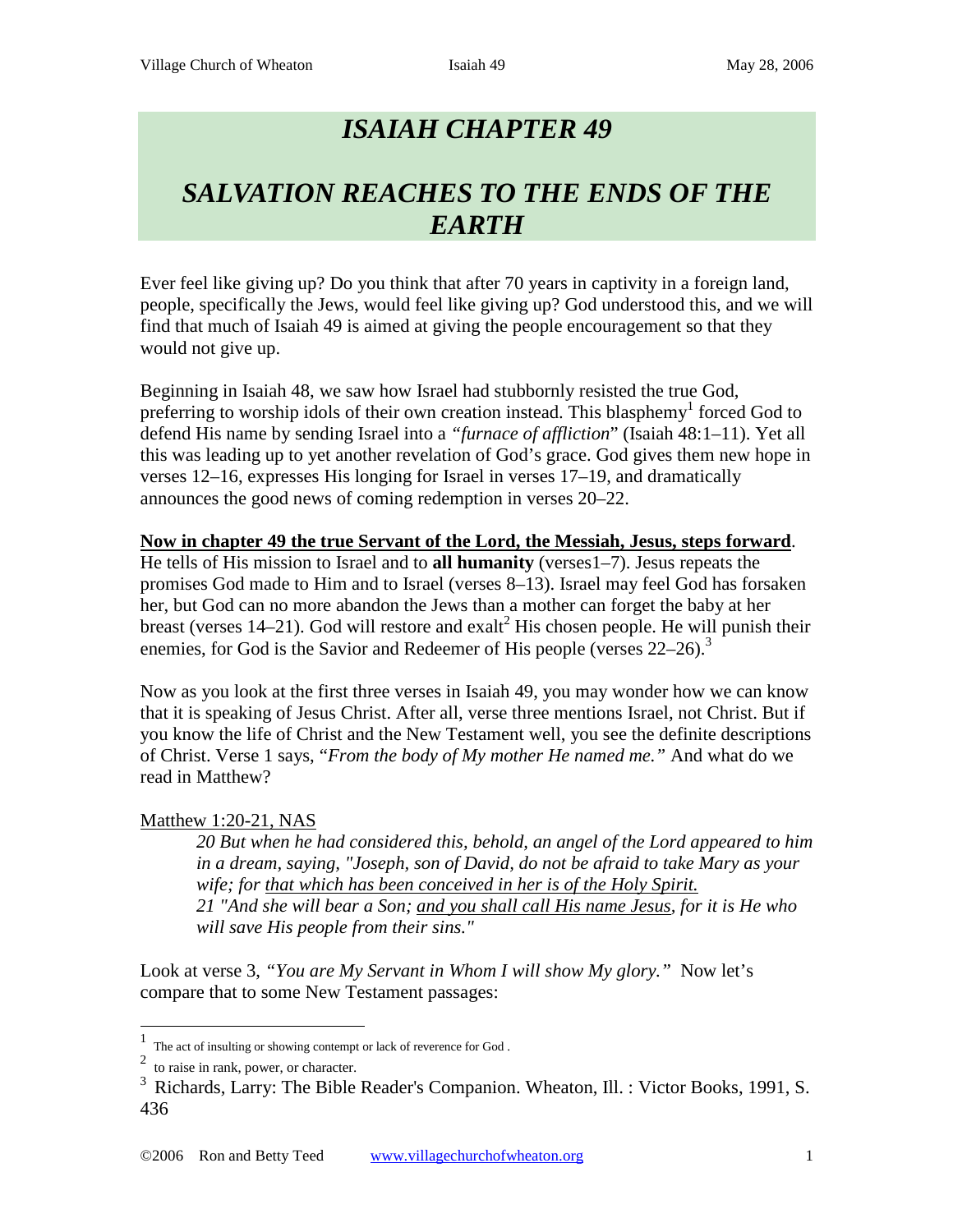# Mark 1:10-11, NAS

*10 And immediately coming up out of the water, He saw the heavens opening, and the Spirit like a dove descending upon Him;*

*11 and a voice came out of the heavens: "Thou art My beloved Son, in Thee I am well-pleased."*

# Mark 9:7, NAS

*Then a cloud formed, overshadowing them, and a voice came out of the cloud, "This is My beloved Son, listen to Him!"*

# Matthew 12:18, NAS

*"Behold, My Servant whom I have chosen; My Beloved in whom My soul is wellpleased; I will put My Spirit upon Him, and He shall proclaim justice to the Gentiles.* 

And now let's go back to verse 2: *"He has made My mouth like a sharp sword."* Compare that with Revelation 19:11-16, NAS:

*11 And I saw heaven opened; and behold, a white horse, and He who sat upon it is called Faithful and True; and in righteousness He judges and wages war. 12 And His eyes are a flame of fire, and upon His head are many diadems; and He has a name written upon Him which no one knows except Himself. 13 And He is clothed with a robe dipped in blood; and His name is called The Word of God.*

*14 And the armies which are in heaven, clothed in fine linen, white and clean, were following Him on white horses.*

*15 And from His mouth comes a sharp sword, so that with it He may smite the nations; and He will rule them with a rod of iron; and He treads the wine press of the fierce wrath of God, the Almighty.*

*16 And on His robe and on His thigh He has a name written, "KING OF KINGS, AND LORD OF LORDS."*

These are definite descriptions of Christ. If we look at John 1:1, *"in the beginning was the Word and the Word was with God and the Word was God"* and at the Revelation passage we just read, especially verses 13 and 16, we have clear evidence that this passage is describing Jesus Christ. This is extremely important to establish because many Jewish people believe that Isaiah 49 and Isaiah 53 refer only to the nation of Israel. When you are witnessing to a Jew, therefore, it will be important to remember this and to be able to show them how the passage explicitly is describing Christ.

The Servant, Jesus, addresses the nations that did not know Israel's God. The Gentiles, that is all the other people in the world, were *"far off," (*Isaiah 49:1; Ephesians 2:17*)*and only God's Servant (Jesus) could bring them near according to Ephesians 2:11–22 NLT:

*11 Don't forget that you Gentiles used to be outsiders. You were called*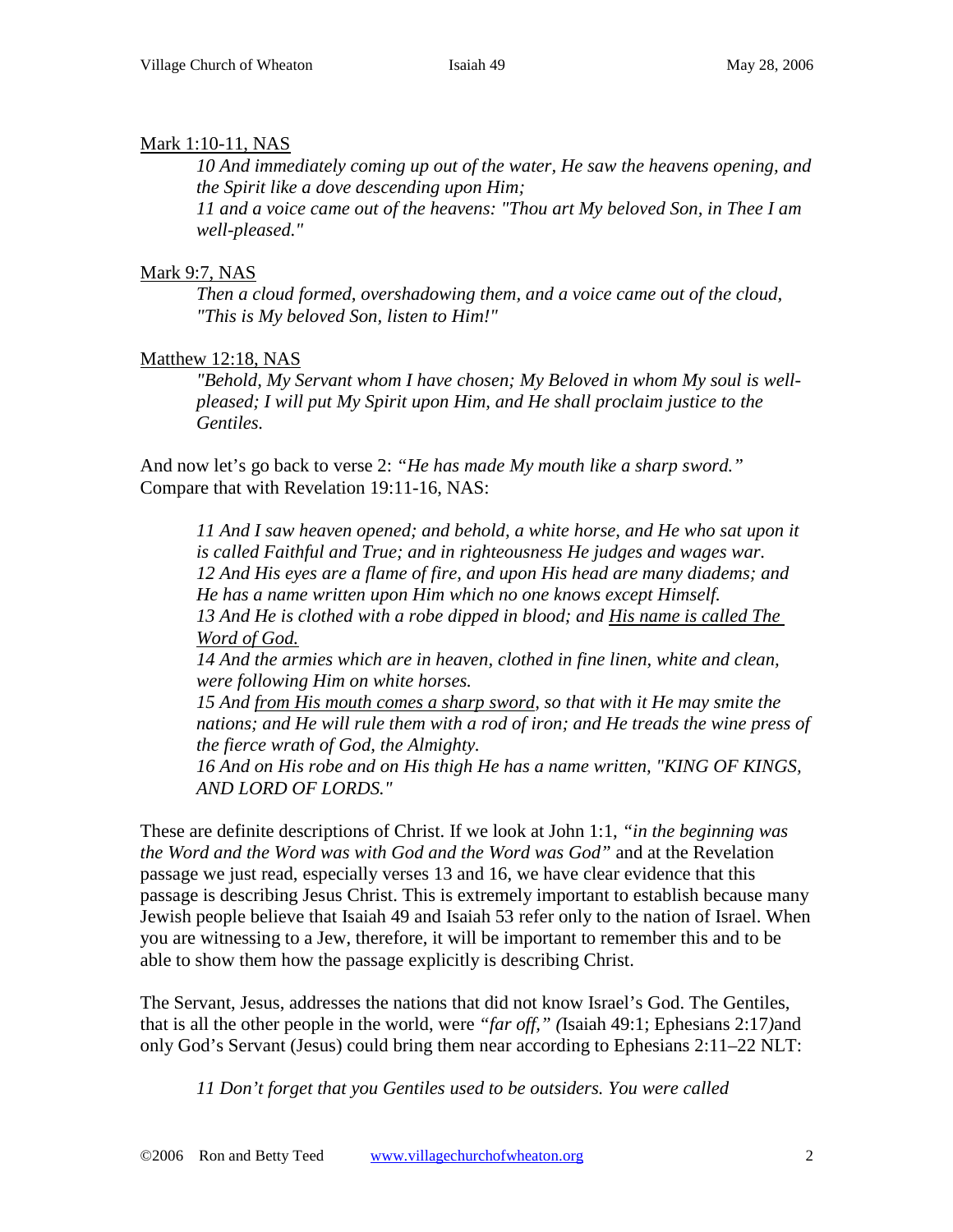*"uncircumcised heathens" by the Jews, who were proud of their circumcision, even though it affected only their bodies and not their hearts.*

*12 In those days you were living apart from Christ. You were excluded from citizenship among the people of Israel, and you did not know the covenant promises God had made to them. You lived in this world without God and without hope.*

*13 But now you have been united with Christ Jesus. Once you were far away from God, but now you have been brought near to him through the blood of Christ.* 

14 For Christ himself has brought peace to us. He united Jews and *Gentiles into one people when, in his own body on the cross, he broke down the wall of hostility that separated us.*

Jesus gave His life to break down this wall but mankind over the centuries has made every possible effort to rebuild it.

*15 He did this by ending the system of law with its commandments and regulations. He made peace between Jews and Gentiles by creating in himself one new people from the two groups.*

*16 Together as one body, Christ reconciled both groups to God by means of his death on the cross, and our hostility toward each other was put to death.* 

*17 He brought this Good News of peace to you Gentiles who were far away from him, and peace to the Jews who were near.*

*18 Now all of us can come to the Father through the same Holy Spirit because of what Christ has done for us.* 

*19 So now you Gentiles are no longer strangers and foreigners. You are citizens along* **with all of God's holy people. You are members of God's family***.*

*20 Together, we are his house, built on the foundation of the apostles and the prophets. And* **the cornerstone is Christ Jesus himself.**

*21 We are carefully joined together in him, becoming a holy temple for the Lord.*

*22 Through him you Gentiles are also being made part of this dwelling where God lives by his Spirit.*

Christ confirmed God's promises to the Jews and also extended God's grace to the Gentiles. You might also want to read Romans 15:8–12. In this message, **God's Servant, Jesus**, explains His ministry as bringing light in the darkness (Isaiah 49:1–7), liberty to the captives (verses 8–13), and love and hope to the discouraged (Isaiah 49:14–50:3). **<sup>4</sup>**

 <sup>4</sup> Wiersbe, Warren W.: Be Comforted. Wheaton, Ill. : Victor Books, 1996, c1992 (An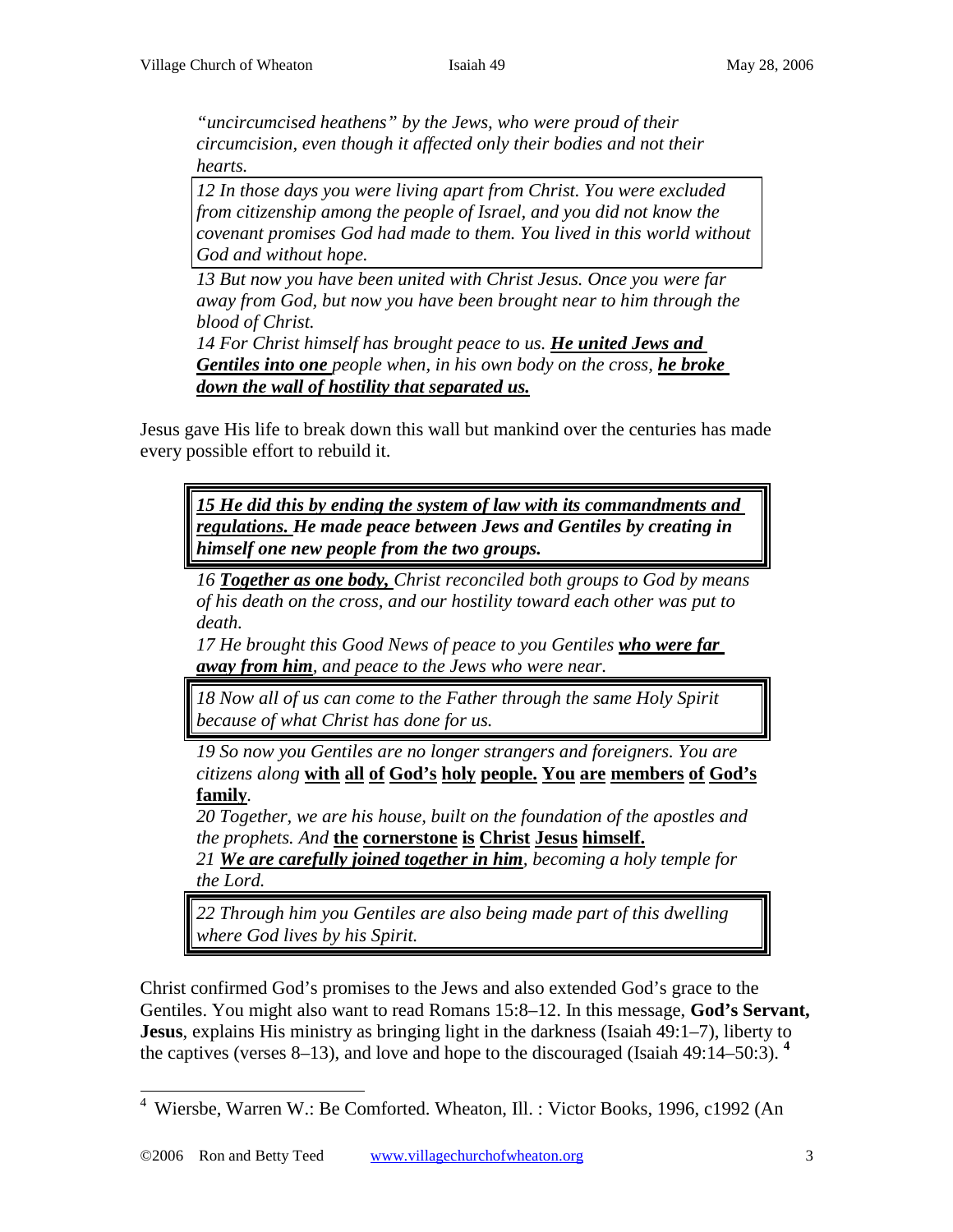#### Isaiah 49:1-7 NAS:

*1 Listen to Me, O islands, And pay attention,* **you peoples from afar***. The Lord called Me from the womb; From the body of My mother He named Me.* 

*2 He has made My mouth like a sharp sword, In the shadow of His hand He has concealed Me; And He has also made Me a select arrow, He has hidden Me in His quiver.* 

*3 He said to Me, "You are My Servant, Israel, In Whom I will show My glory."* 

*4 But I said, "I have toiled in vain, I have spent My strength for nothing and vanity; Yet surely the justice due to Me is with the Lord, And My reward with My God."* 

*5 And now says the Lord, who formed Me from the womb to be His Servant, To bring Jacob back to Him, so that Israel might be gathered to Him (For I am honored in the sight of the Lord, And My God is My strength),* 

*6 He says, "It is too small a thing that You should be My Servant To raise up the tribes of Jacob and to restore the preserved ones of Israel; I will also make You a light of the nations So that My salvation may reach to the end of the earth."* 

*7 Thus says the Lord, the Redeemer of Israel and its Holy One, To the despised One, To the One abhorred by the nation, To the Servant of rulers, "Kings will see and arise, Princes will also bow down, Because of the Lord who is faithful, the Holy One of Israel who has chosen You."* 

What right did God's Servant have to address the Gentile nations with such authority? Verse 1 tells us that from before His birth, Jesus was called by God to His ministry (Jer. 1:5; Gal. 1:15); and God prepared Him like a sharp sword and a polished arrow (Heb. 4:12; Rev. 1:16). Messiah came as both a Servant and a Warrior, **serving those who trust Him and ultimately judging those who resist Him**.

All of God's servants, including you and me, should be like prepared weapons. *"It is not great talents God blesses so much as great likeness to Jesus,"* wrote Robert Murray McCheyne. *"A holy minister [servant] is an awful weapon in the hand of God."*

The Jewish nation was called to glorify God and be a light to the Gentiles, but they failed in their mission. This is why Jesus is called *"Israel"* in Isaiah 49:3: He did the work that Israel was supposed to do. Today, the church is God's light in this dark world, $\delta$  and like Israel, we seem to be failing in our mission to take the Good News to the ends of the earth. We cannot do the job very effectively when only 5 percent of the average local church budget is devoted to evangelism.<sup>6</sup>

-

Old Testament Study), S. Is 49:1

<sup>5</sup> Acts 13:46–49; Matt. 5:14–16.

 $6$  My estimation.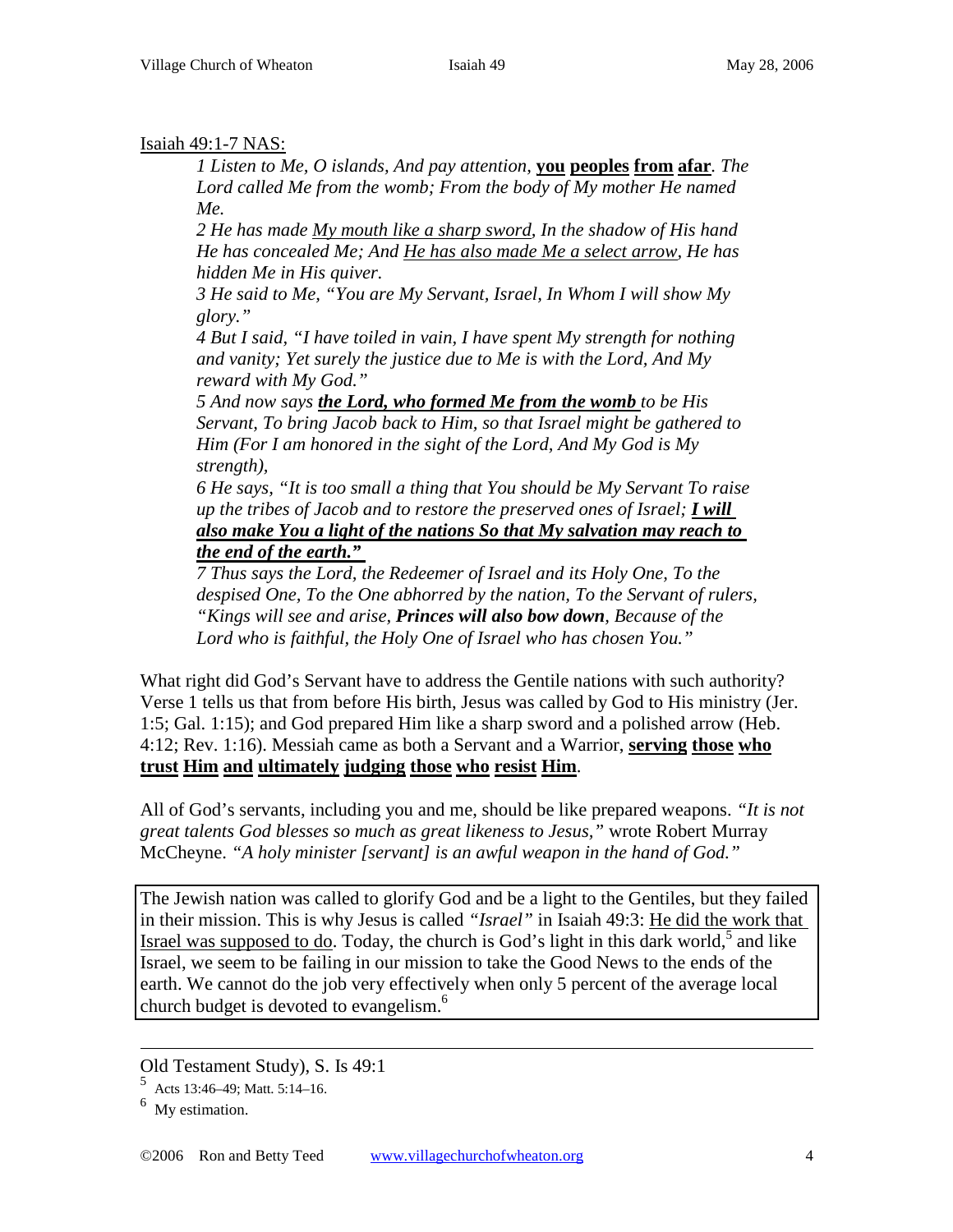Verse 4 goes on to tell us that when Jesus Christ ministered on earth, especially to His own people Israel, there were times when His work seemed in vain (verse 4). The religious leaders opposed Him, the disciples did not always understand Him, and those He helped did not always thank Him. But He lived and labored by faith, and God gave Him success.

Our Lord could not minister to the Gentiles until first He ministered to the Jews according to verses 5–6. That was His mission.<sup>7</sup> When Jesus returned to Heaven, He left behind a believing remnant of Jews that carried on His work. We must never forget that John tells us in John 4:22: *"salvation is of the Jews*".

The Bible is a Jewish book. The first believers and missionaries were Jews, and the Gentiles would not have heard the Gospel had it not been brought to them by Jews. And yet Jesus was despised by both Jews and Gentiles.<sup>8</sup>

God assured His Servant, Jesus, who was **despised and abhorred by** His people, that He would succeed in His ministry to the Gentiles. **Kings** and **princes** will bow down to Him because He has been **chosen** by **the LORD**. In His first coming Jesus Christ was rejected by His own people (John 1:10-11), but at His second coming, all will **bow** before Him (Phil. 2:10-11).<sup>9</sup>

# Isaiah 49:8-13 NAS:

*8 Thus says the Lord, "In a favorable time I have answered You, And in a day of salvation I have helped You; And I will keep You and give You for a covenant of the people, To restore the land, to make them inherit the desolate heritages;* 

*9 Saying to those who are bound, 'Go forth,' To those who are in darkness, 'Show yourselves.' Along the roads they will feed, And their pasture will be on all bare heights.* 

*10 "They will not hunger or thirst, Nor will the scorching heat or sun strike them down; For He who has compassion on them will lead them And will guide them to springs of water.* 

*11 "I will make all My mountains a road, And My highways will be raised up.* 

*12 "Behold, these will come from afar; And lo, these will come from the north and from the west, And these from the land of Sinim." 13 Shout for joy, O heavens! And rejoice, O earth! Break forth into joyful* 

*shouting, O mountains! For the Lord has comforted His people And will* 

 <sup>7</sup> Matthew 10:5–6; 15:24; Luke 24:44–49; Acts 3:25–26; 13:46–47; and Romans 1:16

<sup>8</sup> Wiersbe, Warren W.: Be Comforted. Wheaton, Ill. : Victor Books, 1996, c1992 (An Old Testament Study), S. Is 49:1

<sup>&</sup>lt;sup>9</sup> Walvoord, John F.; Zuck, Roy B.; Dallas Theological Seminary: The Bible Knowledge Commentary : An Exposition of the Scriptures. Wheaton, IL : Victor Books, 1983-c1985, S. 1:1103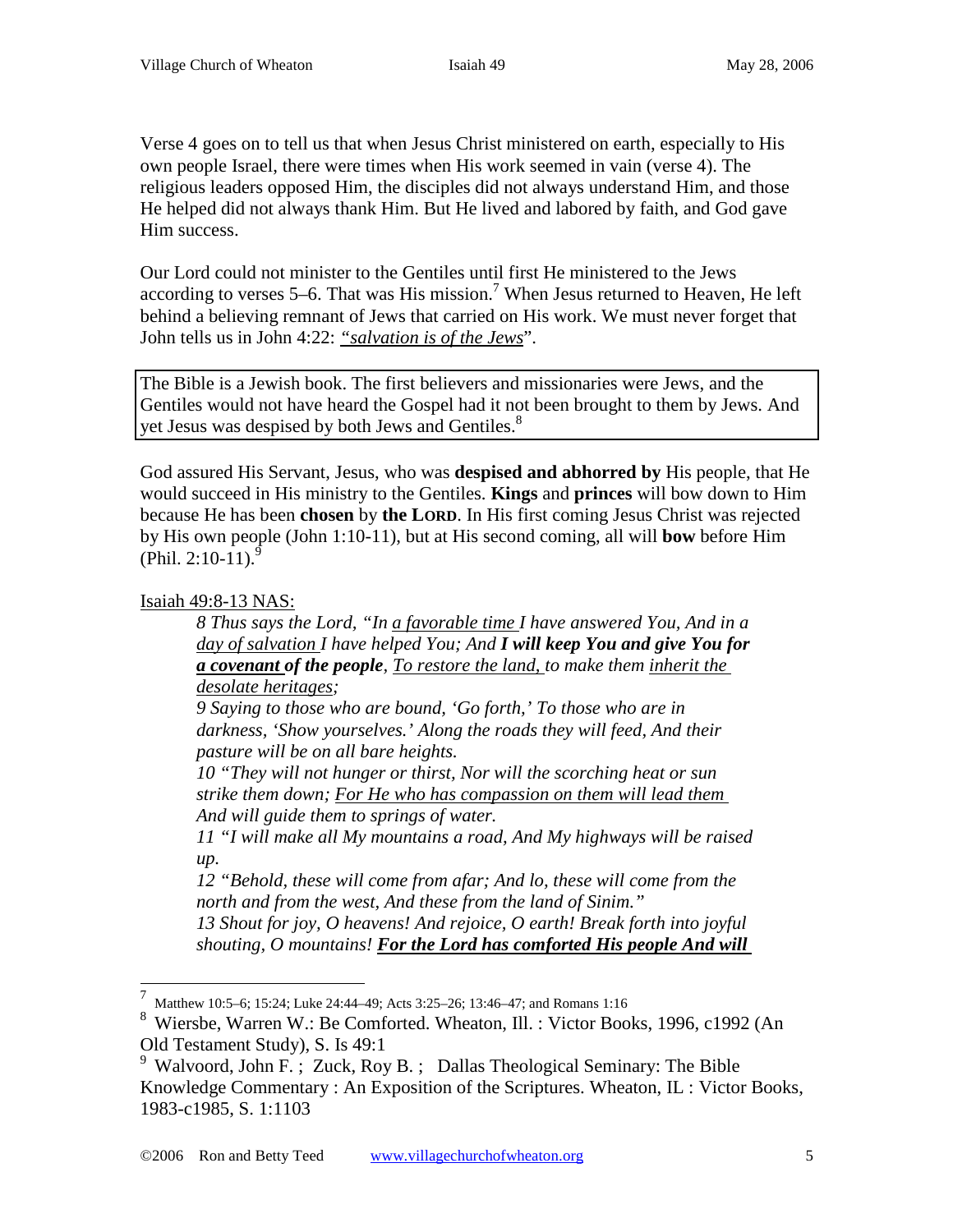#### *have compassion on His afflicted***.**

*"The Lord comforts His people and will have compassion on His afflicted*<sup>10</sup> *ones"*  (49:13). The people of God sing this song as they contemplate their future deliverance, but the people of the Captivity and those left in *"the desolate inheritances"* are not so happy. Instead of singing, they are complaining: *"The Lord has forsaken me. And my Lord has forgotten me"* (verse 14).

Not only is **God's Servant, Jesus**, the *"new Israel,"* but He is also the *"new Moses"* in setting His people free. **Jesus Christ is God's covenant** if you'll remember. Perhaps you don't remember or weren't here when we studied Isaiah 42 a few weeks ago. So let's look again at Isaiah 42:1-8 NLT:

*1 "Look at my servant, whom I strengthen. He is my chosen one, who pleases me. I have put my Spirit upon him. He will bring justice to the nations.* 

*2 He will not shout or raise his voice in public.* 

*3 He will not crush the weakest reed or put out a flickering candle. He will bring justice to all who have been wronged.*

*4 He will not falter or lose heart until justice prevails throughout the earth. Even distant lands beyond the sea will wait for his instruction." 5 God, the Lord, created the heavens and stretched them out. He created the earth and everything in it. He gives breath to everyone, life to everyone who walks the earth. And it is he who says,* 

*6 "I, the Lord, have called you to demonstrate my righteousness. I will take you by the hand and guard you, and I will give you to my people, Israel, as a symbol of my covenant with them. And you will be a light to guide the nations.* 

*7 You will open the eyes of the blind. You will free the captives from prison, releasing those who sit in dark dungeons. 8 "I am the Lord; that is my name! I will not give my glory to anyone* 

*else, nor share my praise with carved idols.*

**A covenant by the way is a formal, solemn, and binding agreement for the performance of some action.** God says that Jesus Christ is a symbol of His covenant with believers. So if God's Son, Jesus, is God's covenant with His people, we can be sure that God will keep His promises. Moses led the nation out of bondage in Egypt, and God will lead His people out of Captivity in Babylon. He will also regather them from the four corners of the earth at the end of the Tribulation as the Millennium begins. Joshua led the people into their land after the 40 years of wandering in the desert so they could claim their inheritance, and God will bring the Israelites back to their land from captivity in Babylon as well *"to inherit the desolate heritages*" (Isaiah 49:8).

 <sup>10</sup> to distress so severely as to cause persistent suffering or anguish.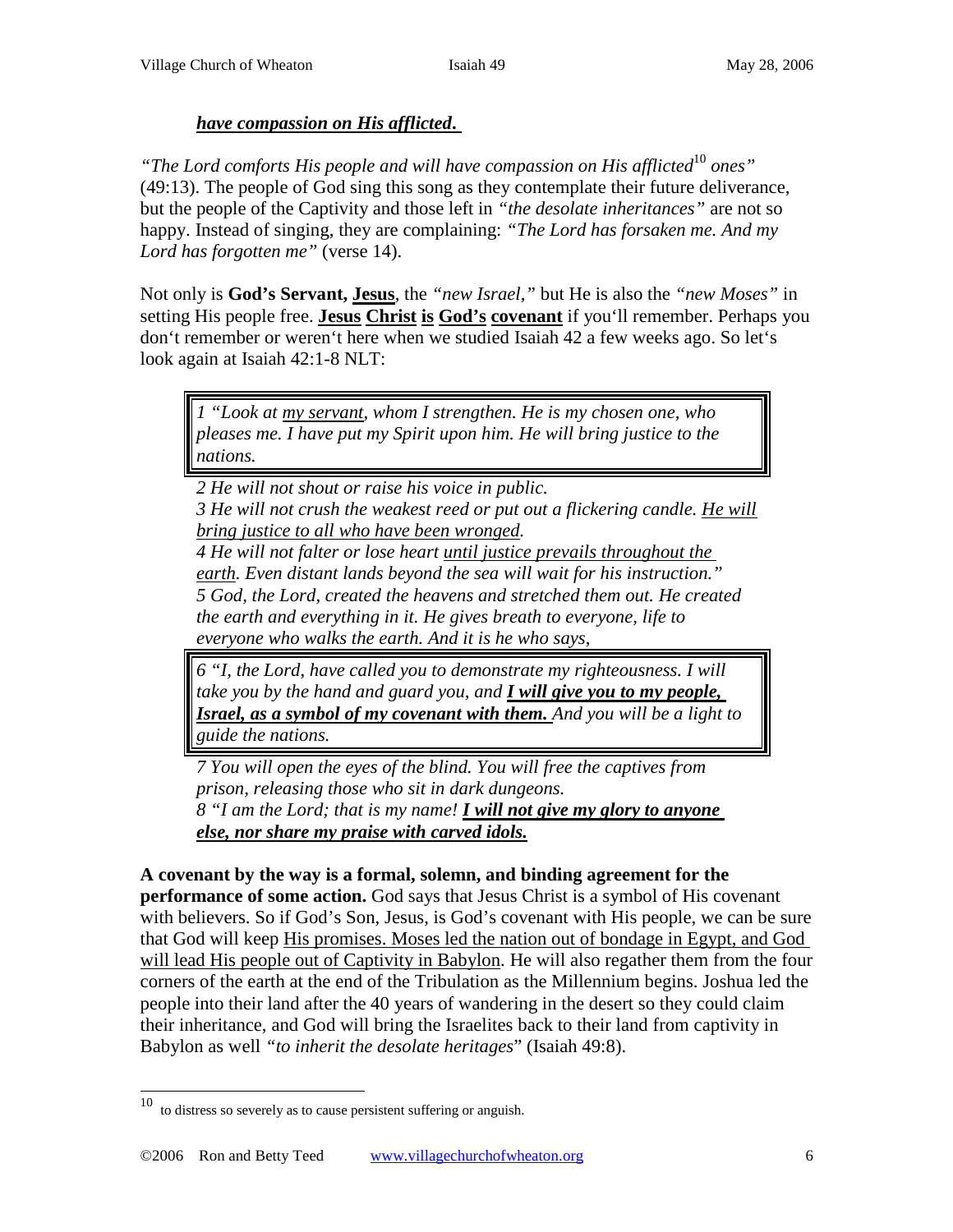How does this apply to the Gentiles? If God had not restored the people from the Babylonian captivity to Jerusalem, He could not have fulfilled His promises concerning the Messiah. You see God had already prophesied, that is predicted, through some of His prophets that Jesus would be born in Israel, accomplish His ministry there, and be crucified there. Had there been no Bethlehem, where would Jesus have been born? Had there been no Nazareth, where would He have grown up? Had there been no Jerusalem and no temple, where would He have taught, suffered, and died? And He did this for the Gentiles as well as for the Jews*.* 11

In the Millennium, here in verse 8 called **the time of God's favor** and **the day of salvation,** the Lord will enable the Servant, Jesus, **to be a covenant for the people** (Isaiah 42:6), to fulfill God's covenant promises to Israel. For a more thorough understanding of God's marvelous plan and gift of grace, let's turn to Jeremiah 31:31-34 where God explains this **new covenant:**

*31 "The day is coming," says the Lord, "when I will make a new covenant with the people of Israel and Judah.*

*32 This covenant will not be like the one I made with their ancestors when I took them by the hand and brought them out of the land of Egypt. They broke that covenant, though I loved them as a husband loves his wife," says the Lord.* 

*33 "But this is the new covenant I will make with the people of Israel on that day," says the Lord. "I will put my instructions deep within them, and I will write them on their hearts. I will be their God, and they will be my people.*

*34 And they will not need to teach their neighbors, nor will they need to teach their relatives, saying, 'You should know the Lord.' For everyone, from the least to the greatest, will know me already," says the Lord. "And I will forgive their wickedness, and I will never again remember their sins."*

In addition to a new beginning God promised to **make a New Covenant with** His people. This New Covenant was specifically for **the house of Israel** (the Northern Kingdom) and **the house of Judah** (the Southern Kingdom). It would **not be like the covenant** God had **made with** Israel's **forefathers** at the time of the Exodus from Egypt because that covenant had been broken by the people (Jeremiah 11:1-8). The earlier covenant God referred to was the **Mosaic Covenant** contained in the Books of Exodus, Leviticus, Numbers, and Deuteronomy. Twice God had announced a series of punishments or *"curses"* that would be invoked on those who violated His Law.<sup>12</sup> The final judgment would be a physical deportation from the land of Israel. With the destruction of Jerusalem in 586 B.C. this final *"curse"* was completed. God had set a holy standard of conduct before the people, but because of their sinful hearts they could not keep those standards. However, because God is so forgiving, loving, and merciful He had already planned the

<sup>&</sup>lt;sup>11</sup> Wiersbe, Warren W.: Be Comforted. Wheaton, Ill. : Victor Books, 1996, c1992 (An Old Testament Study), S. Is 49:1

 $12$  Lev. 26; Deut. 28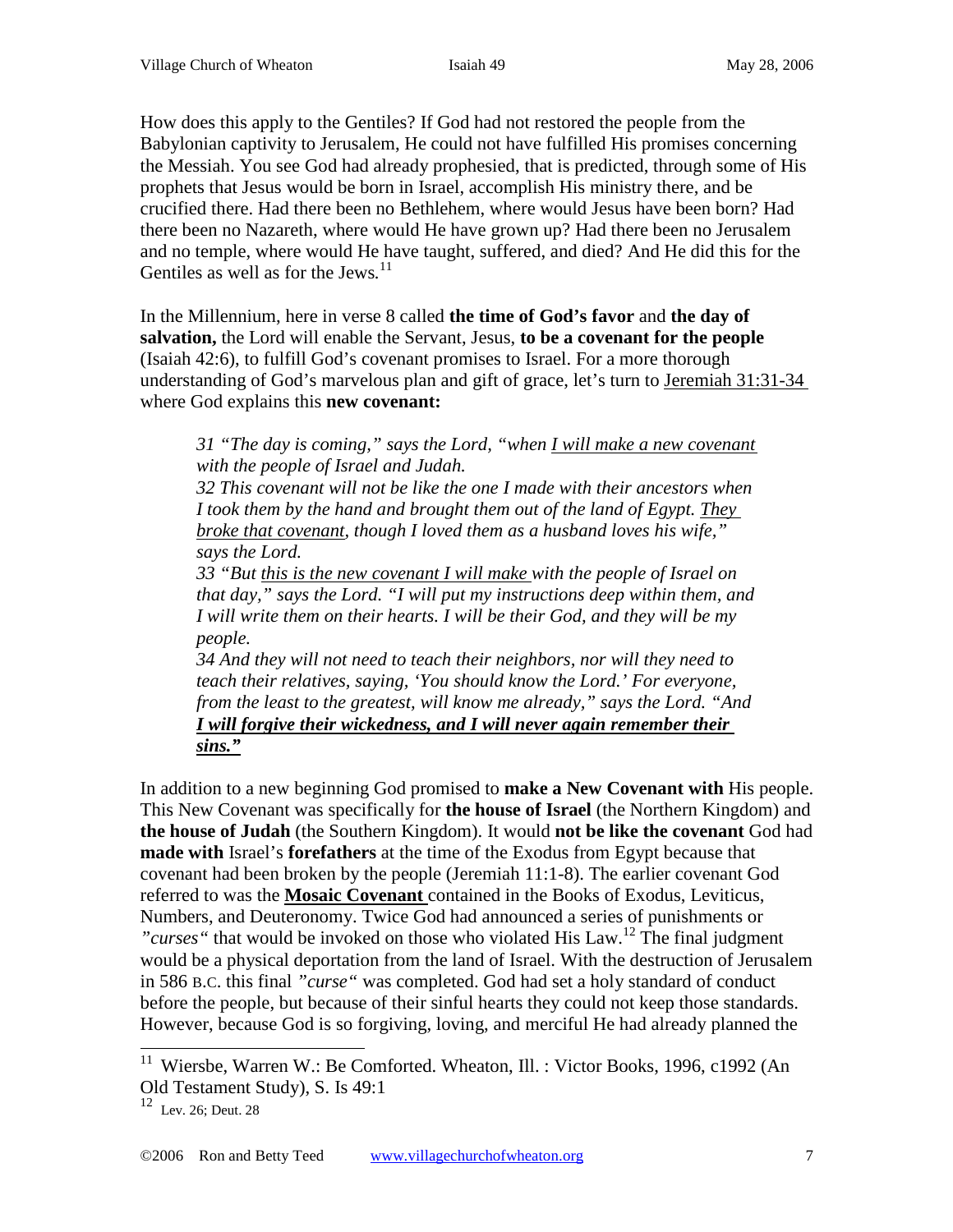change that was needed.

God's New Covenant would involve an internalization of His Law. He would put His Law in their minds and on their hearts, not just on stone tablets (Ex. 34:1). There will be no need to exhort<sup>13</sup> people to know the LORD because they will already know God.<sup>14</sup> God's New Covenant will give Israel the inner ability to obey His righteous standards and thus to enjoy His blessings. How will this happen? Ezekiel indicated that this change will result from God's bestowal of the Holy Spirit on these believers.<sup>15</sup> In Old Testament times the Holy Spirit did not universally indwell all believers. The Holy Spirit did not live inside the hearts of all believers as He does today. Thus one different aspect of the New Covenant is the indwelling of the Holy Spirit in all believers.<sup>16</sup> If a Jew comes to know Christ as Savior today, He will also be given the Holy Spirit, the same as anyone else coming to such faith. But in the end times, at the end of the Tribulation, there will be a remnant of Jews who will come to faith as a nation, and at that time all who are left will be given the Holy Spirit.

A second aspect of the New Covenant will be God's provision for sin. The sins of the people resulted in the curses, or punishment, of the Old Covenant. However, as part of the New Covenant God will forgive Israel's wickedness and remember their sins no more. But how could a holy God overlook sin? The answer is that God did not *"overlook"* sin, its penalty was paid for by a Substitute.<sup>17</sup> In the Upper Room Christ announced that the New Covenant was to be inaugurated through the shedding of His  $b$ lood.<sup>18</sup>

Forgiveness of sin would be part of the New Covenant only because God provided a Substitute to pay the penalty required of mankind.

To underscore Israel's permanence because of this New Covenant, God compared her existence to that of the heavens and the earth (Isaiah 49:13). As God had appointed **the sun to shine by day** and **the moon and stars to shine by night** (Gen. 1:14-19), so He had appointed Israel as His chosen nation. It would take a feat as fabulous as making **these** natural **signs vanish from** nature to make **Israel . . . cease to be a nation.** The power God displayed in creating the universe was the power that He exercises in preserving Israel as a nation.

Throughout history people have tried in vain to destroy the Jewish people, but none have succeeded, and none ever will.

 <sup>13</sup> Make urgent appeals.

<sup>14</sup> Isa. 11:9; Hab. 2:14.

 $\frac{15}{16}$  Ezek. 36:24-32.<br>
16 Joel 2:28-32.

Isa. 53:4-6.

Matt. 26:27-28; Luke 22:20.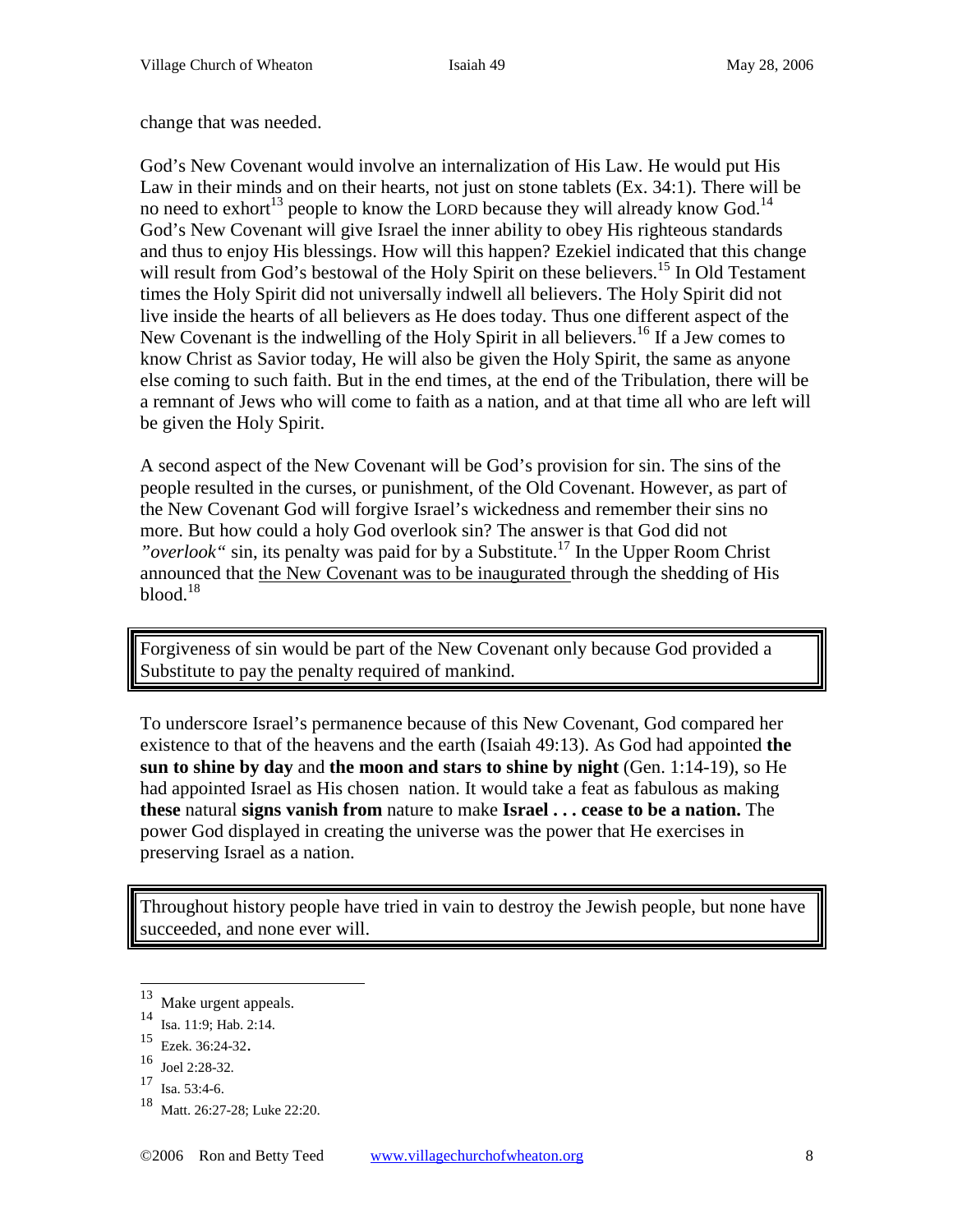How is the Church related to the New Covenant? Is the New Covenant being fulfilled in the church today? Ultimately the New Covenant will find its complete fulfillment during the Millennium, Christ's thousand year reign upon the earth, when Israel is restored to her God. The New Covenant was made with Israel (Jer. 31:31, 33) just as the Mosaic Covenant had been (Jer. 31:32). One key element of the New Covenant is the preservation of Israel as a nation (Jeremiah 31: 35-37). However, though the ultimate fulfillment of this covenant awaits the millennial reign of Christ, the Church today is participating in some of the benefits of that covenant. **The covenant was inaugurated, that is it was activated, at Christ's death,**<sup>19</sup> and the Church, by her union with Christ, is sharing in many of the spiritual blessings promised to Israel,<sup>20</sup> including the New Covenant.<sup>21</sup> But though the Church's participation in the New Covenant is real, it is not the ultimate fulfillment of God's promise. The fact that believers today enjoy the spiritual blessings of the New Covenant (forgiveness of sins and the indwelling Holy Spirit) does *not* mean that spiritual *and* physical blessings will not be realized by Israel. That still awaits the day when Israel will acknowledge her sin and turn to the Messiah for forgiveness.<sup>22</sup> Listen to what Jesus says through the prophet, Zechariah.

#### Zechariah 12:10-13:1 NLT:

*10 "Then I will pour out a spirit of grace and prayer on the family of David*<sup>23</sup> *and on the people of Jerusalem. They will look on me whom they have pierced and mourn for him as for an only son. They will grieve bitterly for him as for a firstborn son who has died. 11 The sorrow and mourning in Jerusalem on that day will be like the great mourning for Hadad-rimmon in the valley of Megiddo. 12 "All Israel will mourn, each clan by itself, and with the husbands separate from their wives. The clan of David will mourn alone, as will the clan of Nathan, 13 the clan of Levi, and the clan of Shimei.*

*14 Each of the surviving clans from Judah will mourn separately, and with the husbands separate from their wives.* 

*1 "On that day a fountain will be opened for the dynasty of David and for the people of Jerusalem, a fountain to cleanse them from all their sins and impurity.*

When **the land** is restored **the captives** will return to the Promised Land from various places around the world (Isa. 49:9, 12). The land will be fertile with **pasture** (verse 9) and **water** (verse 10) and **mountains** and **valleys** will be changed (verse 11). As in Isaiah 40:3,4, this may signify a change in the people's lives. The location of **Sinim** is

23 All of Israel.

 <sup>19</sup> Matt. 26:27-28; Luke 22:20.

<sup>20</sup> Rom. 11:11-27; Eph. 2:11-22.

<sup>21</sup> 2 Cor. 3:6; Heb. 8:6-13; 9:15; 12:22-24.

<sup>22</sup> Walvoord, John F.; Zuck, Roy B.; Dallas Theological Seminary: The Bible Knowledge Commentary : An Exposition of the Scriptures. Wheaton, IL : Victor Books, 1983-c1985, S. 1:1171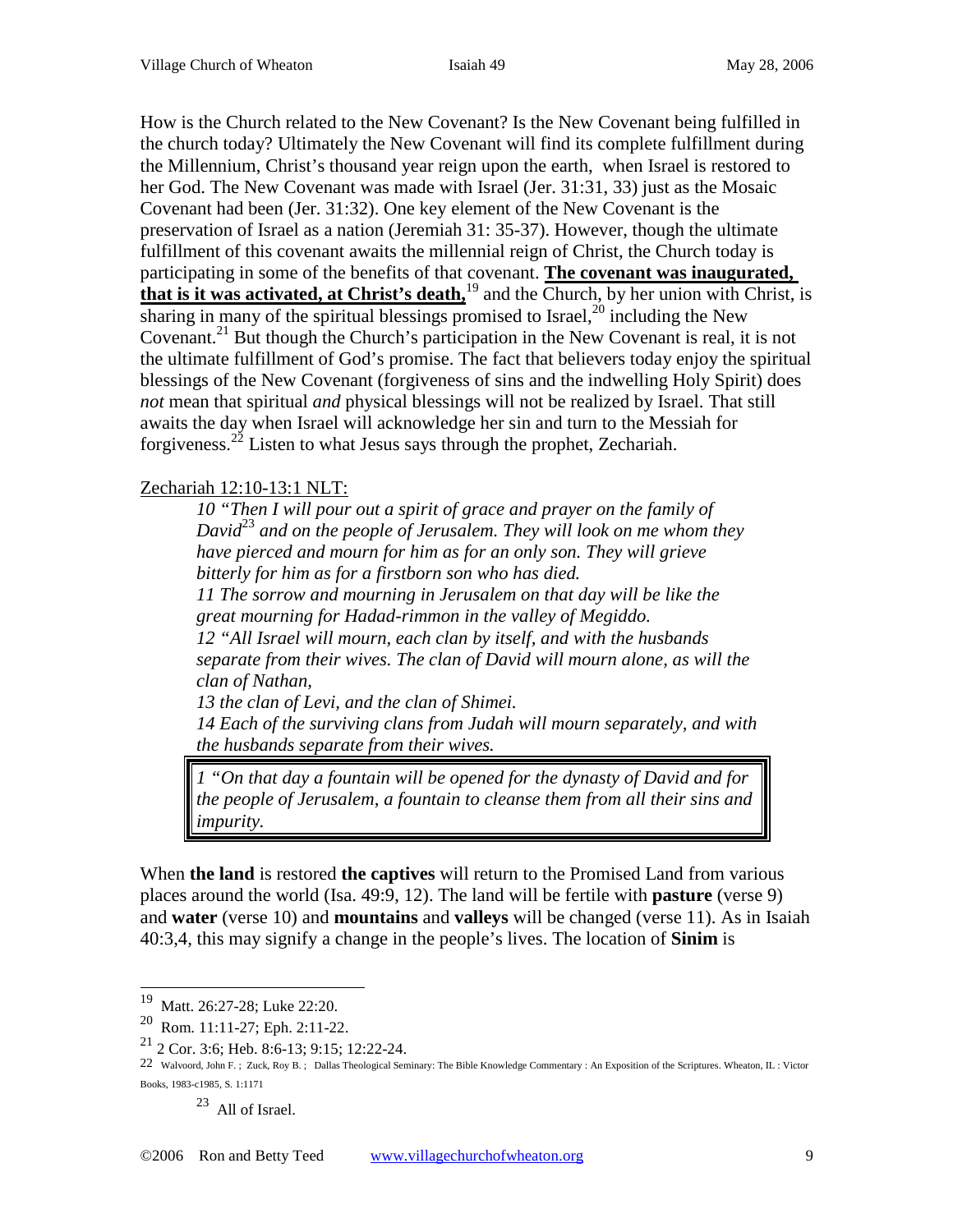uncertain, but many think it is the Aswan region of Egypt.<sup>24</sup>

God had prepared His chosen Servant, Jesus, from the womb to bring Israel back to Him and to *"bring my salvation"* (49:6) to all the world (49:1–7). The Servant then reviewed the promises God made to Him and to Israel. God would help his Servant in His mission of liberating Israel (49:8–9). He would gather the remnant of his people and give them comfort and prosperity  $(49:9-13)^{25}$ 

God then assures them of His love by comparing Himself to a compassionate **mother**  (vv. 14–23), a courageous **warrior** (vv. 24–26), and a constant **lover** (50:1–3).

Isaiah 49:14-23 NAS:

*14 But Zion said, "The Lord has forsaken me, And the Lord has forgotten me."* 

*15 "Can a woman forget her nursing child And have no compassion on the son of her womb? Even these may forget, but I will not forget you. 16 "Behold, I have inscribed you on the palms of My hands; Your walls are continually before Me.* 

*17 "Your builders hurry; Your destroyers and devastators Will depart from you.* 

*18 "Lift up your eyes and look around; All of them gather together, they come to you. As I live," declares the Lord, "You will surely put on all of them as jewels and bind them on as a bride.* 

*19 "For your waste and desolate places and your destroyed land— Surely now you will be too cramped for the inhabitants, And those who swallowed you will be far away.* 

*20 "The children of whom you were bereaved will yet say in your ears, 'The place is too cramped for me; Make room for me that I may live here.'* 

*21 "Then you will say in your heart, 'Who has begotten these for me, Since I have been bereaved of my children And am barren, an exile and a wanderer? And who has reared these? Behold, I was left alone; From where did these come?' "* 

*22 Thus says the Lord God, "Behold, I will lift up My hand to the nations And set up My standard to the peoples; And they will bring your sons in their bosom, And your daughters will be carried on their shoulders. 23 "Kings will be your guardians, And their princesses your nurses. They will bow down to you with their faces to the earth And lick the dust of your feet; And you will know that I am the Lord; Those who hopefully wait for Me will not be put to shame.* 

In these verses we see God portrayed as a **compassionate mother***.* The Bible emphasizes the fatherhood of God, but there is also a *"motherhood"* side to God's nature that we

 <sup>24</sup> Walvoord, John F. ; Zuck, Roy B. ; Dallas Theological Seminary: The Bible Knowledge Commentary : An Exposition of the Scriptures. Wheaton, IL : Victor Books, 1983-c1985, S. 1:1104

<sup>&</sup>lt;sup>25</sup> Willmington, H. L.: Willmington's Bible Handbook. Wheaton, Ill. : Tyndale House Publishers, 1997, S. 371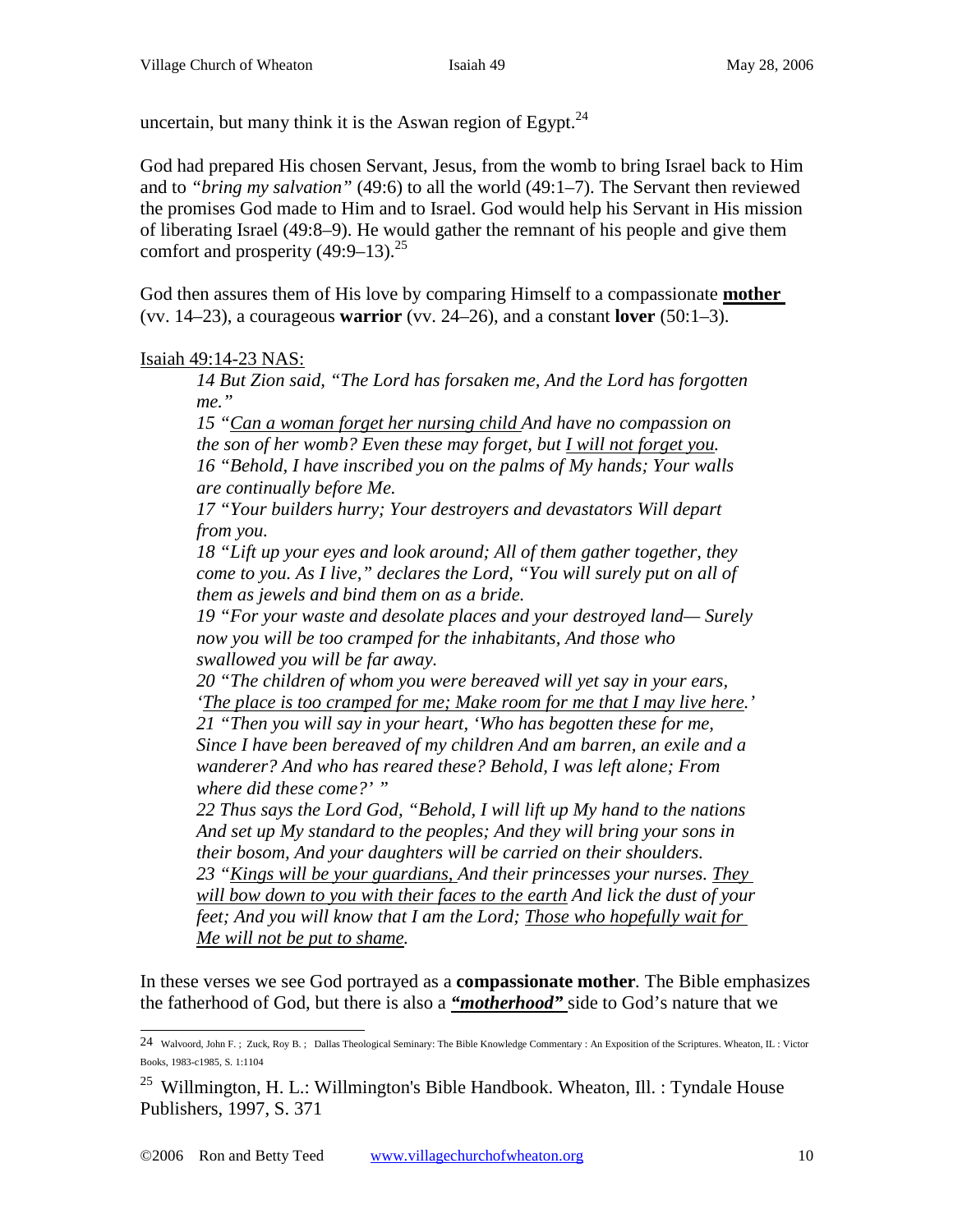must not forget. God is compassionate and comforts us as a mother comforts her children (66:13). Isaiah pictures Israel as a nursing child, totally dependent on the Lord who will never forget them or forsake them. The high priest bore the names of the tribes of Israel on his shoulders and over his heart (Ex. 28:6–9), engraved on jewels; but God has engraved His children's names on His hands. The word "engraved" means *"to cut into,"*  signifying its permanence. God can never forget Zion nor Zion's children. This is a beautiful picture of the land of Israel during the Millennium when all believers will relocate and return there to rule the world.

Zion seems like a forsaken and barren mother, but she will be so blessed of God that there will be no room for her children! They will be like beautiful bridal ornaments, not decrepit refugees from Captivity. Once again, the prophet looked ahead to the end of the age when the Gentiles will honor Jehovah and Israel, and kings and queens will be babysitters for Israel's children!

# Isaiah 49:24-26 NAS:

*24 "Can the prey be taken from the mighty man, Or the captives of a tyrant be rescued?"* 

*25 Surely, thus says the Lord, "Even the captives of the mighty man will be taken away, And the prey of the tyrant will be rescued; For I will contend with the one who contends with you, And I will save your sons. 26 "I will feed your oppressors with their own flesh, And they will become drunk with their own blood as with sweet wine; And all flesh will know that I, the Lord, am your Savior And your Redeemer, the Mighty One of Jacob."* 

Here God is portrayed as **a courageous warrior.** The Babylonians were fierce warriors, but the Lord would snatch Israel from their grasp. In His compassion, He would set the captives free and see to it that Babylon would never afflict them again. The fact that God permitted Babylon to conquer His people did not mean that God was weak or unconcerned. When the right time comes, He will set His people free. *"They shall not be ashamed who wait for Me*" (verse 23).<sup>26</sup>

This thought continues on into the first three verses of Isaiah chapter 50.

# Isaiah 50:1-3 NAS:

*1 Thus says the Lord, "Where is the certificate of divorce By which I have sent your mother away? Or to whom of My creditors did I sell you? Behold, you were sold for your iniquities, And for your transgressions your mother was sent away.* 

*2 "Why was there no man when I came? When I called, why was there none to answer? Is My hand so short that it cannot ransom? Or have I no power to deliver? Behold, I dry up the sea with My rebuke, I make the rivers a wilderness; Their fish stink for lack of water And die of thirst.* 

 <sup>26</sup> Wiersbe, Warren W.: Be Comforted. Wheaton, Ill. : Victor Books, 1996, c1992 (An Old Testament Study), S. Is 49:1